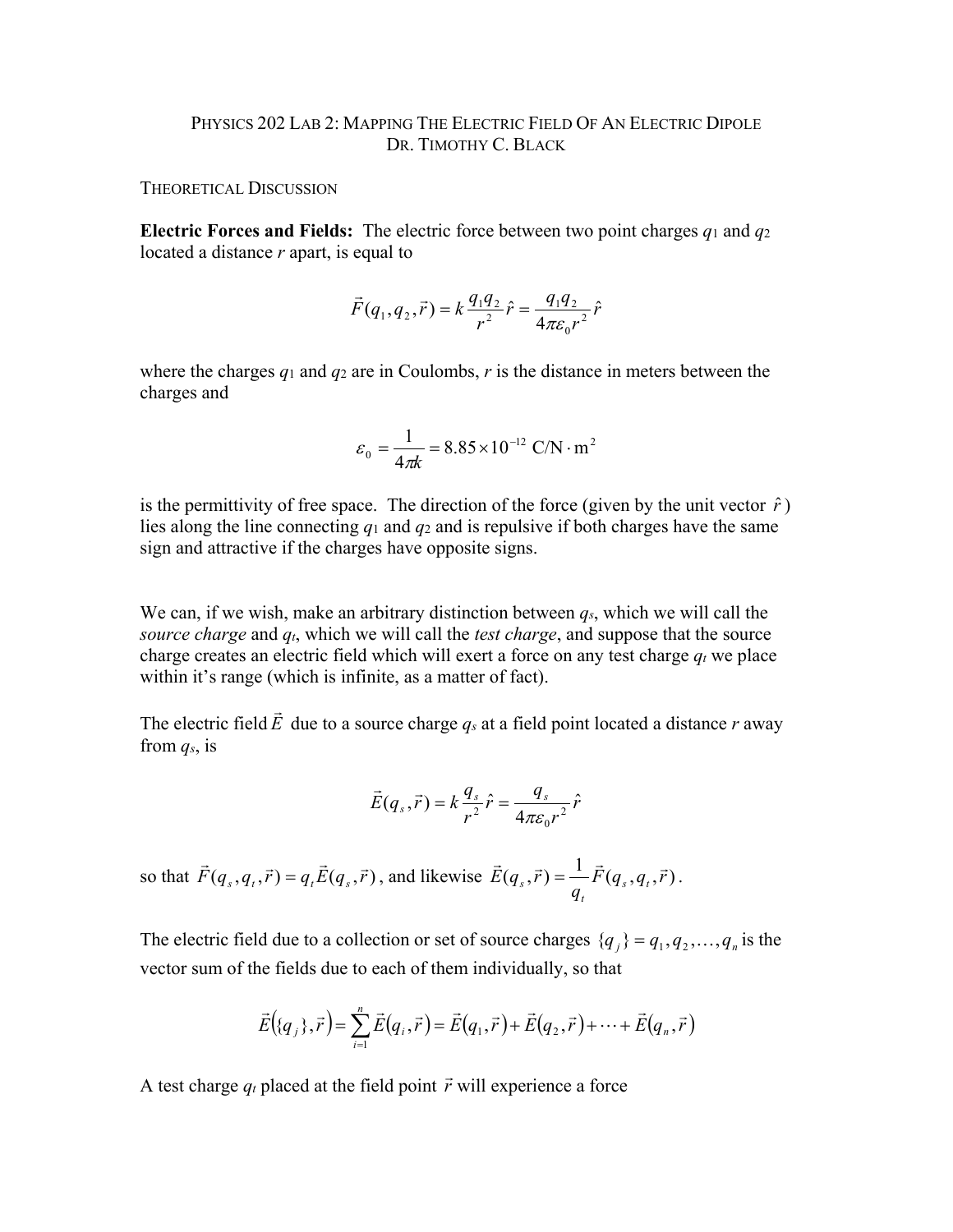$$
\vec{F}(\{q_{j}\},q_{t},\vec{r})=q_{t}\vec{E}(\{q_{j}\},\vec{r})=q_{t}\sum_{i=1}^{n}\vec{E}(q_{i},\vec{r})=q_{t}[\vec{E}(q_{1},\vec{r})+\vec{E}(q_{2},\vec{r})+\cdots+\vec{E}(q_{n},\vec{r})]
$$

In this experiment, a pair of electrodes are placed in a bath of salt water. The source charges on the electrodes create an electric field. Salt water is a good conductor, which means that it has a relatively large number of mobile charge carriers. These charge carriers play the role of test charges. They will experience a force due to the field created by the electrodes and will be accelerated. The moving test charges constitute an electric current, which flows in the direction of the electric field<sup>[1](#page-1-0)</sup>.

> *The (immobile) charge on the electrodes creates an electric field, which causes the (mobile) charges in the water to accelerate, thereby creating a current in the water.*

**Electric Potential Energy and Electric Potentials:** When a force accelerates a particle through some distance, it does work on the particle, changing its potential energy *U*. The differential change in electric potential energy δ*U* of a charged particle as it moves through a differential displacement  $\delta \vec{s}$  is equal to<sup>[2](#page-1-1)</sup>

$$
\delta U = -\vec{F} \cdot \delta \vec{s}
$$
 Eqn. 1

If the force and the differential displacement are perpendicular to one another, then according to the definition of the dot product, the differential change in potential energy is zero<sup>[3](#page-1-2)</sup>; i.e.,

If 
$$
\delta U = \vec{F} \perp \delta \vec{s}
$$
, then  $\delta U = 0$ 

A very important consequence of this equation is that *the potential energy of a particle*  does not change as you move it along a curve which is perpendicular to the direction of *the force*. This is true of all forces, not just electric forces.

In analogy with the relationship between the electric force and the electric field—the electric field is the force of a configuration of source charges on a test charge, per unit test charge,—we define the *electric potential V* as the electric potential energy of a test

charge due to a source charge configuration, per unit test charge. Since  $E = \frac{1}{\epsilon}F$ *q E t*  $\vec{E} = \frac{1}{\vec{F}}$ , and

*U q V t*  $=\frac{1}{n}U$ , dividing both sides of equation 1 by the test charge  $q_t$  gives the relation

<span id="page-1-0"></span> $1$  Because the charge carriers in this case are positive. If they were negative, the current would flow *opposite* the direction of the electric field.

<span id="page-1-2"></span><span id="page-1-1"></span><sup>&</sup>lt;sup>2</sup> This is true for *all* forces, not just electrical forces.<br><sup>3</sup> Because the scalar product of any two perpendicular vectors is zero.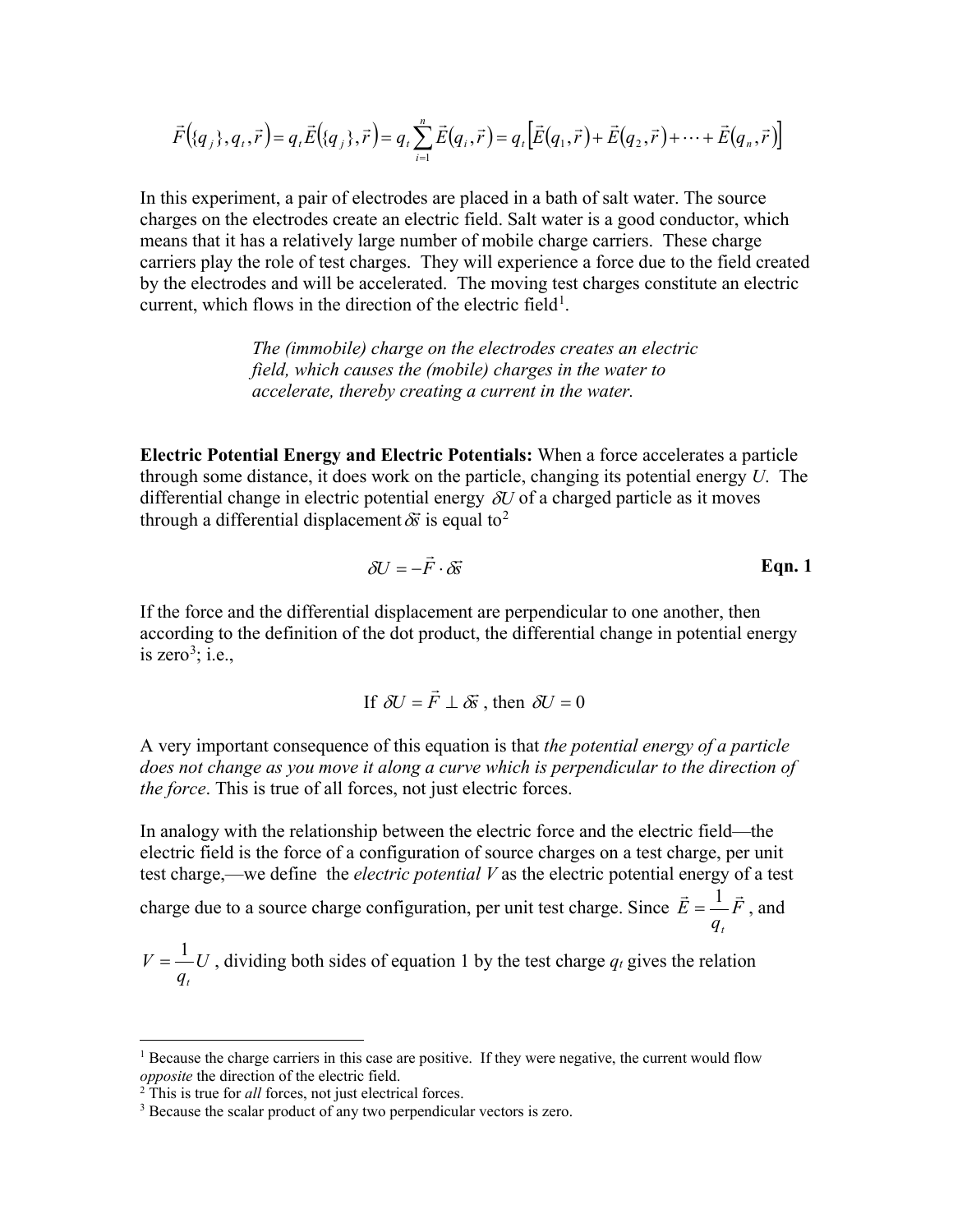between the change in electric potential  $dV$  between two points in an electric field  $\vec{E}$  connected by a differential displacement vector  $d\vec{s}$ :

$$
dV = -\vec{E} \cdot d\vec{s}
$$

It follows that the electric potential doesn't change along a curve perpendicular to the direction of the electric field. The curves along which the electric potential *V* is constant are called *equipotential lines*. Furthermore, since current flows in the direction of the electric field, and equipotential lines are everywhere perpendicular to this direction it follows that no current flows along lines of equipotential.

## EXPERIMENTAL PROCEDURE

## **Synopsis**

- We set up an electric field in a bath of salt water by placing positive and negative electrodes in it
- We map the equipotential lines by finding curves along which no current flows.
- We map the electric field by drawing lines connecting the electrodes that intersect the equipotential lines at right angles.

## Detailed Instructions:

- 1. Make sure that your pan contains a plotting sheet. Cover the sheet with a thin layer of water.
- 2. Place the positive and negative electrodes on the circles on your plotting sheet. Your instructor will check the circuit before turning up the voltage.
- 3. Place the stationary probe at the first of the square stationary probe marks. An electric circuit connects this probe through a galvanometer (current meter) and a moveable probe. When current flows through this circuit, the galvanometer will register it; as the current goes to zero, the galvanometer reading will go to zero also. By searching with the moveable probe for points of zero current, and marking them on the plotting sheet, you can map out an equipotential line.
- 4. As you locate each point of zero current in your pan, mark this location on your individual sheet of graph paper.
- 5. Repeat this procedure for each of the stationary probe locations (see fig. 1a–1c). The example below shows three lines of equipotential, **but you will make seven of them. (Seven, do you hear me? That means draw 7 equipotential lines)***.*